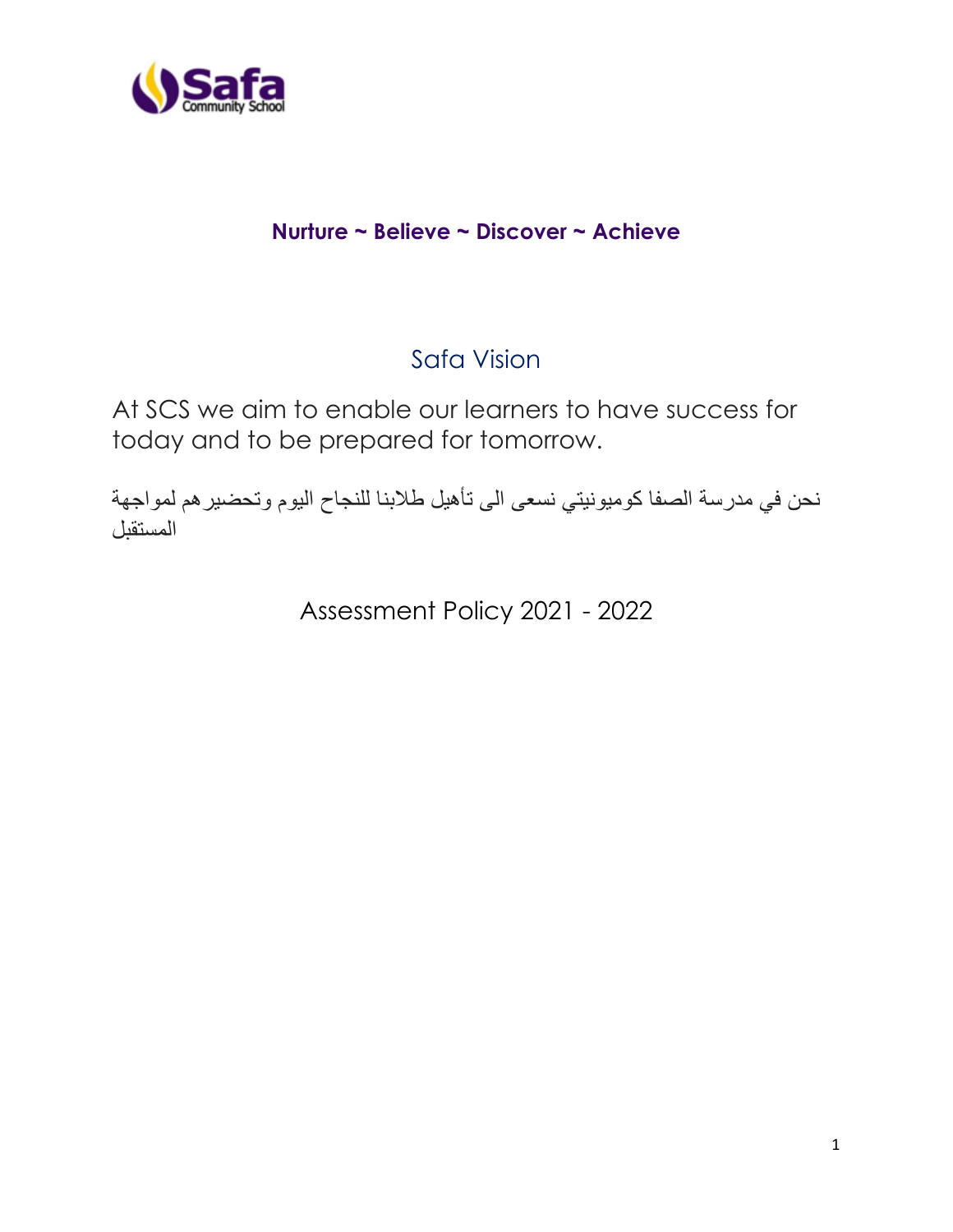

# **Assessment Policy 2021 - 2022**

# **Safa Community School**

# **Contents**

| 1. Rationale                                     | 3        |
|--------------------------------------------------|----------|
| 2. Aims                                          | 3        |
| 3. Aims of the New Curriculum 2014               | 3        |
| 4. SCS Alignment with the National Agenda        | 4        |
| 5. Assessment                                    | 4        |
| 6. Foundation Stage Learning Journeys            | 4        |
| 7. Year 1 Phonics                                | 5        |
| 8. Feedback and Assessment                       | 5        |
| 9. Formative Assessment                          | $5 - 6$  |
| 10. Summative Assessment                         | 6        |
| 11. Parental Engagement Pupil/Parent Conferences | 8        |
| 12. Reporting to Parents                         | 9        |
| 13. Inclusion                                    | 9        |
| 14. Responsibilities and Roles                   | $9 - 10$ |
| <b>15. Learning Environments and Resources</b>   | 10       |
| 16. Monitoring and Review                        | 10       |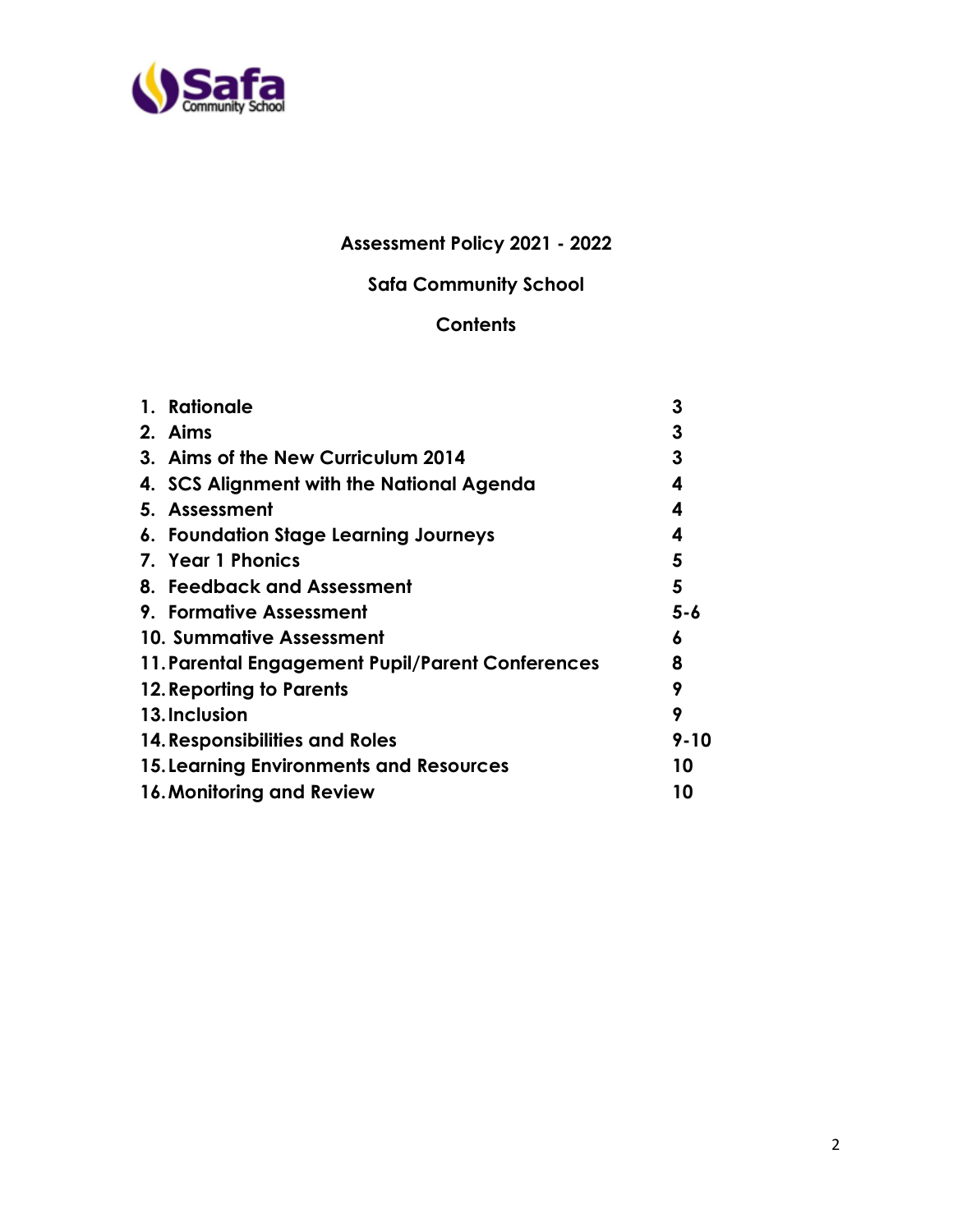

#### **Rationale:**

Student's attainment and progress is closely monitored at Safa Community School in order to provide the best possible opportunities and highest levels of support for all children. All assessment activities aim to ensure that learners are able to make better than expected progress in their learning whilst taking into account the needs of individual children.

#### **Aims:**

- to enable our learners to demonstrate what they know, understand and what they can do in their work
- to allow teaching teams to plan work that accurately reflects the needs of each child
- to help our learners understand what next steps they need to take improve their work
- to report regular information to parents that enables them to support their child's learning
- to contribute towards accountability data

# **Aims of the new National Curriculum 2014:**

Following the announcement, by the Department for Education, of the removal of levels for the attainment and progress of children (2013) and the relaxation of restrictions on centrally led reporting requirements (Department for Education and Gibb, 2015 and Ofsted, 2015), schools have now been given the opportunity to conduct more '*assessment of the right kind*', to offer task specific, personalised feedback and to become '*Assessment Professionals*' by creating an assessment system that supports the learning of the individual children in their school. (Tim Oates, Chair of the expert panel for NC review).

Ofsted has stated the following:

• Ofsted recognises that marking and feedback to pupils, both written and oral, are important aspects of assessment. However, Ofsted does not expect to see any specific frequency, type or volume of marking and feedback; these are for the school to decide through its assessment policy. Marking and feedback should be consistent with that policy, which may cater for different subjects and different age groups of pupils in different ways, in order to be effective and efficient in promoting learning.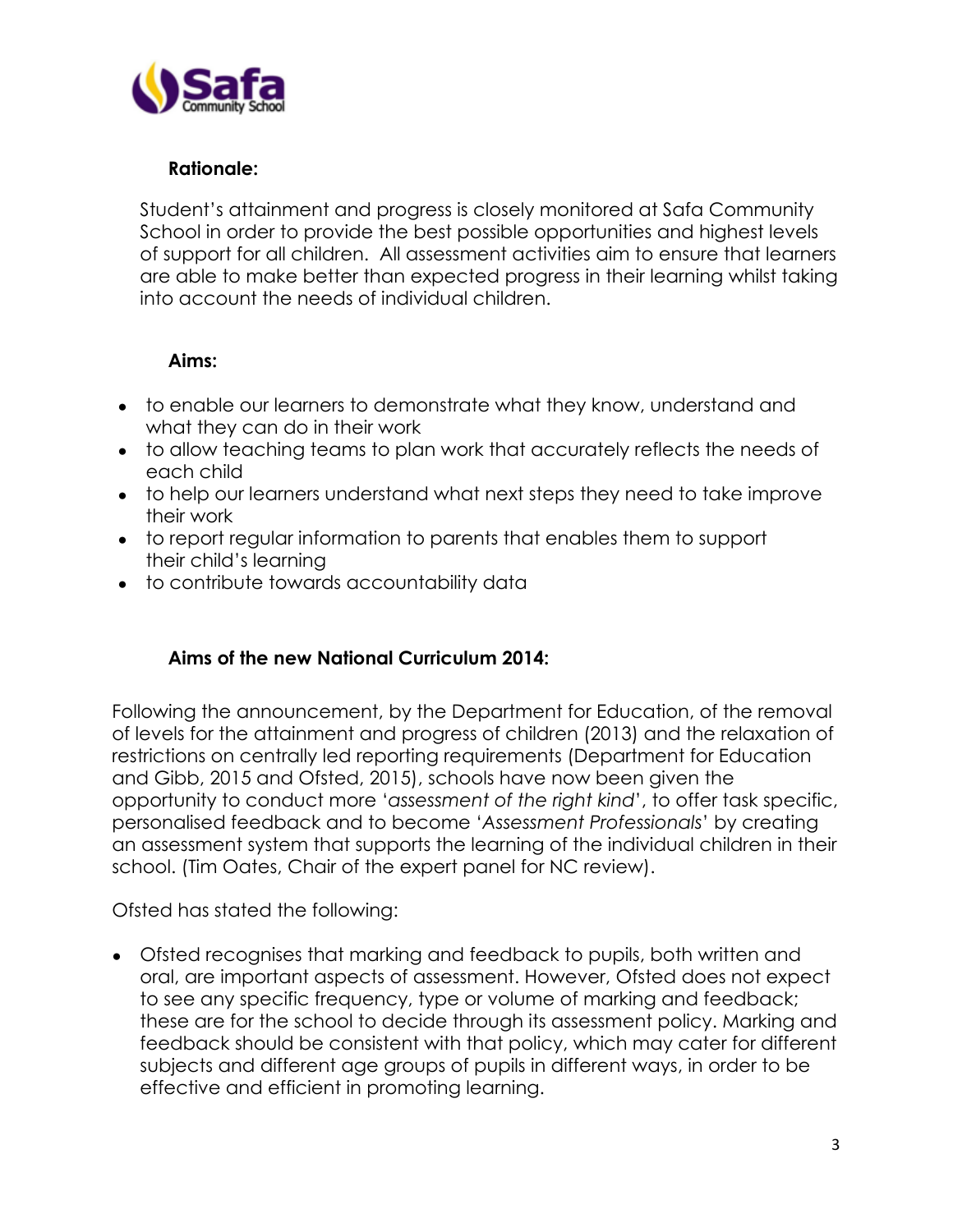

• Ofsted does not expect performance - and pupil-tracking data to be presented in a particular format. Such data should be provided to inspectors in the format that the school would ordinarily use to track and monitor the progress of pupils in that school (Ofsted inspections – clarification for schools, March 2015, No. 140169)

#### **SCS Alignment with the UAE National Agenda Parameter 2017-2018:**

In line with the UAE National Agenda's aim to improve the quality of education across the country, Safa Community School participates in international and external benchmarking assessments on a regular basis. All students from Years 3-6 undertake the '*GL Cognitive Ability Test (CAT4)'*. This allows teachers to address patterns and adapt teaching methods to suit individual or group needs, ensuring feedback is appropriate and targets are achievable. As well as this, '*Progress Test Series*' is used annually in English, Maths (FS2-Year 6) and Science (Year 3 - Year 6) to deliver a detailed, accurate, and clear picture of each pupil's attainment and progress. Furthermore, Arabic A students from Years 5 and 6 participate in the '*International Bench Testing (IBT)*' which allows schools to compare student performance internationally, between year groups and overtime. Additionally, as part of the National Agenda the UAE has set a target to be ranked among the top 15 countries in the world for TIMMS by 2021, therefore our Year 5 cohort in the academic year of 2018-2019 completed the TIMSS assessment. This will enable us to compare ourselves with other schools in the UAE as well as across the world.

#### **Assessment at Safa Community School**

Staff at Safa Community School have worked together to develop an assessment system that takes into account the criteria of the new National Curriculum, whilst providing a greater focus on mastery. Assessment takes into account children's strengths as well as areas where they need support. It consists mainly of formative strategies and a range recording methods, as detailed below.

#### **Foundation Stage**

Foundation Stage teachers will upload students' learning to Seesaw where they will use Seesaw Skills as a formative assessment tool, assessing against the new curriculum objectives. Families have access to all learning that is uploaded on to Seesaw. The Foundation Stage uses the gap analysis from Seesaw Skills to inform their summative judgement. Summative data is collected 3 times a year and entered into our data tracking system which is iTrack. This information is based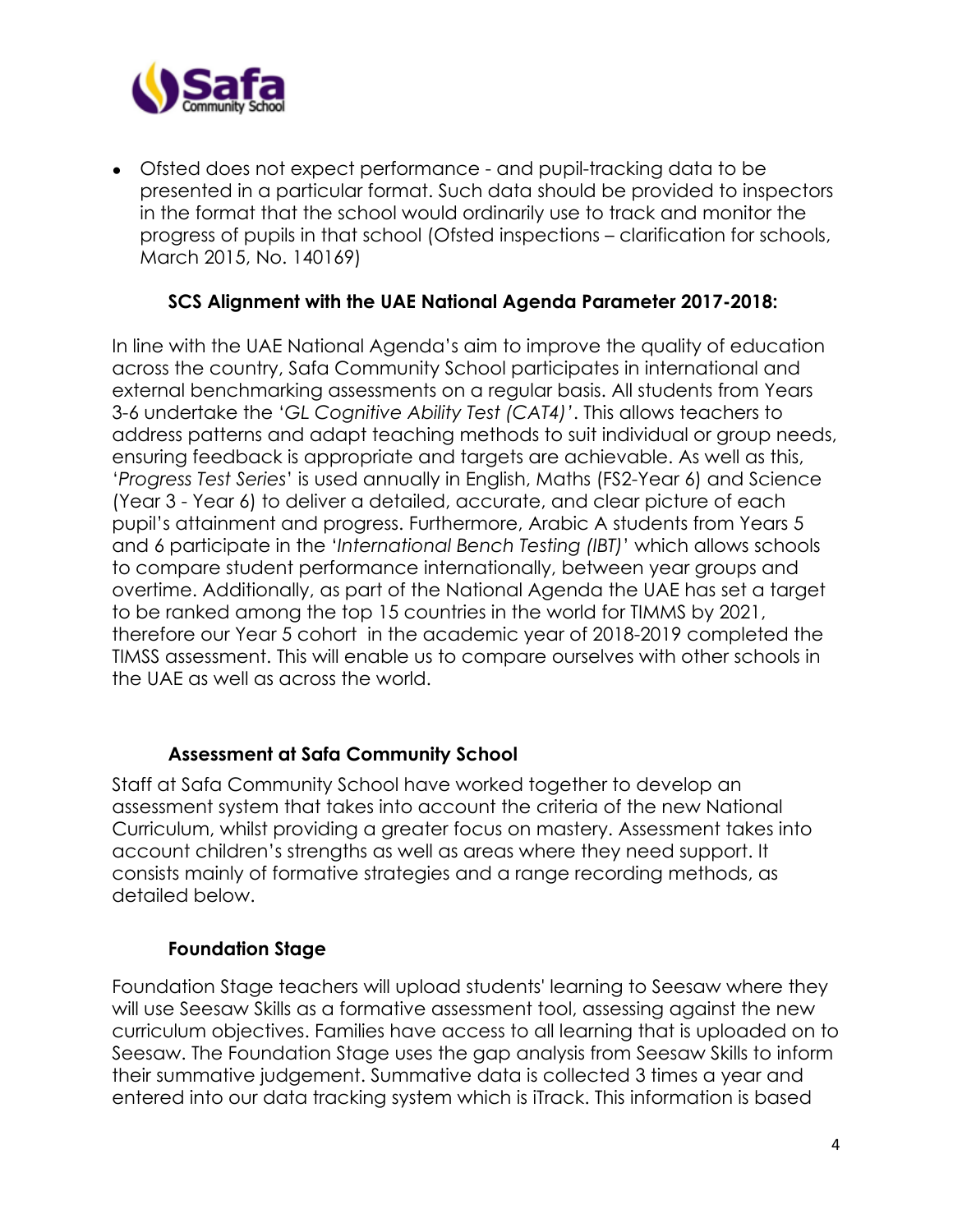

on three categories - emerging, developing or secure within the appropriate *'Age and Stage'* band for each individual child which is inline with the new Early Years Foundations Stage Curriculum.

# **Year 1 Phonics Check**

All children in Year 1 will participate in a National Curriculum Phonics screening check. This is designed to confirm whether pupils have learnt phonic decoding to an appropriate standard. It will identify pupils who need extra help to improve their decoding skills. The check consists of 20 real words and 20 pseudo-words that a pupil reads aloud to the teacher. This assessment will be administered by the Year 1 teacher. Results are included within the Year 1 end of term report.

# **Feedback and Assessment**

We aim to provide valuable feedback to children through marking so that they have specific advice about improvements to their work. Children are given time (DIRT) to read and review their work following marking and reflect regularly on their learning. Children in older year groups are encouraged to self-assess their work and to identify next steps in their learning. This is done with the support of the class teacher. See separate Feedback Policy for more information.

# **9 Formative Assessment**

# **9.1 Seesaw Skills**

This document breaks down our rationale for assessment within Safa Community School and to set standards and expectations across our school community to ensure consistency and understanding in both the practice and purpose of assessment to ultimately improve teaching and learning.

# **9.2 Rationale for using Seesaw Skills at Safa Community School**

A brief introduction for why the school chose to use Seesaw Skills to help all staff understand the rationale behind the decision and get behind your approach.

By using Seesaw Skills, we assess children so that we can understand where gaps in their knowledge are starting to form. We record this information so that we can use it to inform the lesson planning process.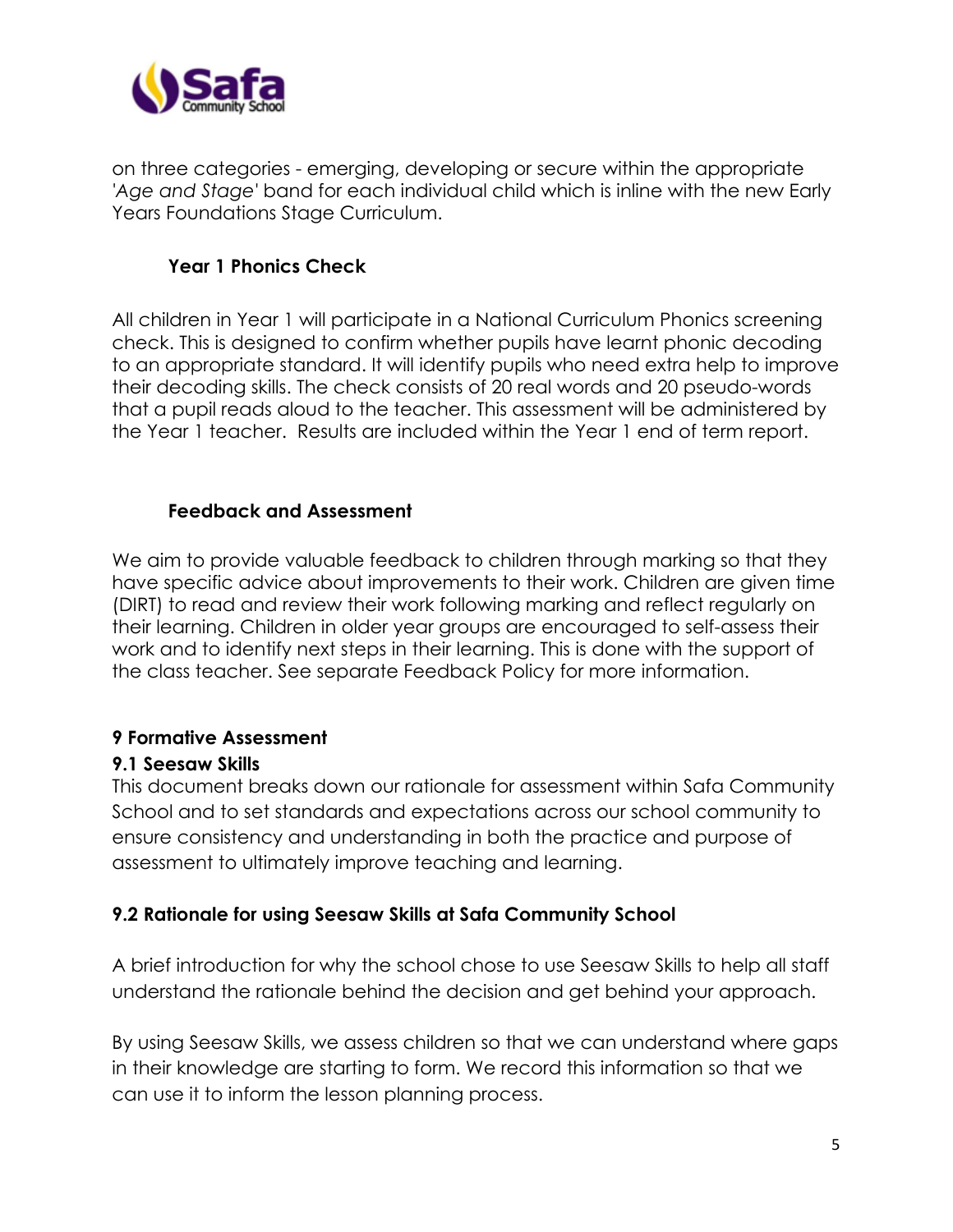

We believe that all children should be given the opportunity to achieve mastery in the curriculum objectives we have designed for our school (based on the National Curriculum 2014).

When using Seesaw Skills, based on the evidence observed in the lesson and work uploaded on to Seesaw, teachers need to record where a child is when working on a specific learning objective. They use the following with the structure of Solo Taxonomy to support them when making a judgement:

**Leave blank** - if there has been no understanding demonstrated **(Pre Structural) 1** - The pupil shown only some understanding of the learning objective **(Uni Structural)**

**2** - The objective has been met at an expected standard **(Multi Structural)**

**3** - The pupil met the objective and showed depth in the form of reasoning **(Relational)**.

**4** - The objective has been met at a mastery level **(Extended Abstract)**.

# **10 Summative Assessment**

#### **10.1Moderation Grids:**

Teachers complete moderation grids for core subjects by inputting the children assessment results against a scale that is inline with the school's six point scale. The teachers then make a moderated teacher judgement using a triangulation of evidence for maths, reading, writing, science and Social Studies.

# **10.2 ITrack:**

iTrack is used as a summative assessment tool to collect data at 4 different entry points: baseline, end of Term 1, Term 2 and Term 3.

After using the moderation grids the children then enter their moderated judgement for each subject against our six point scale which changes depending on the assessment point of the year. See below: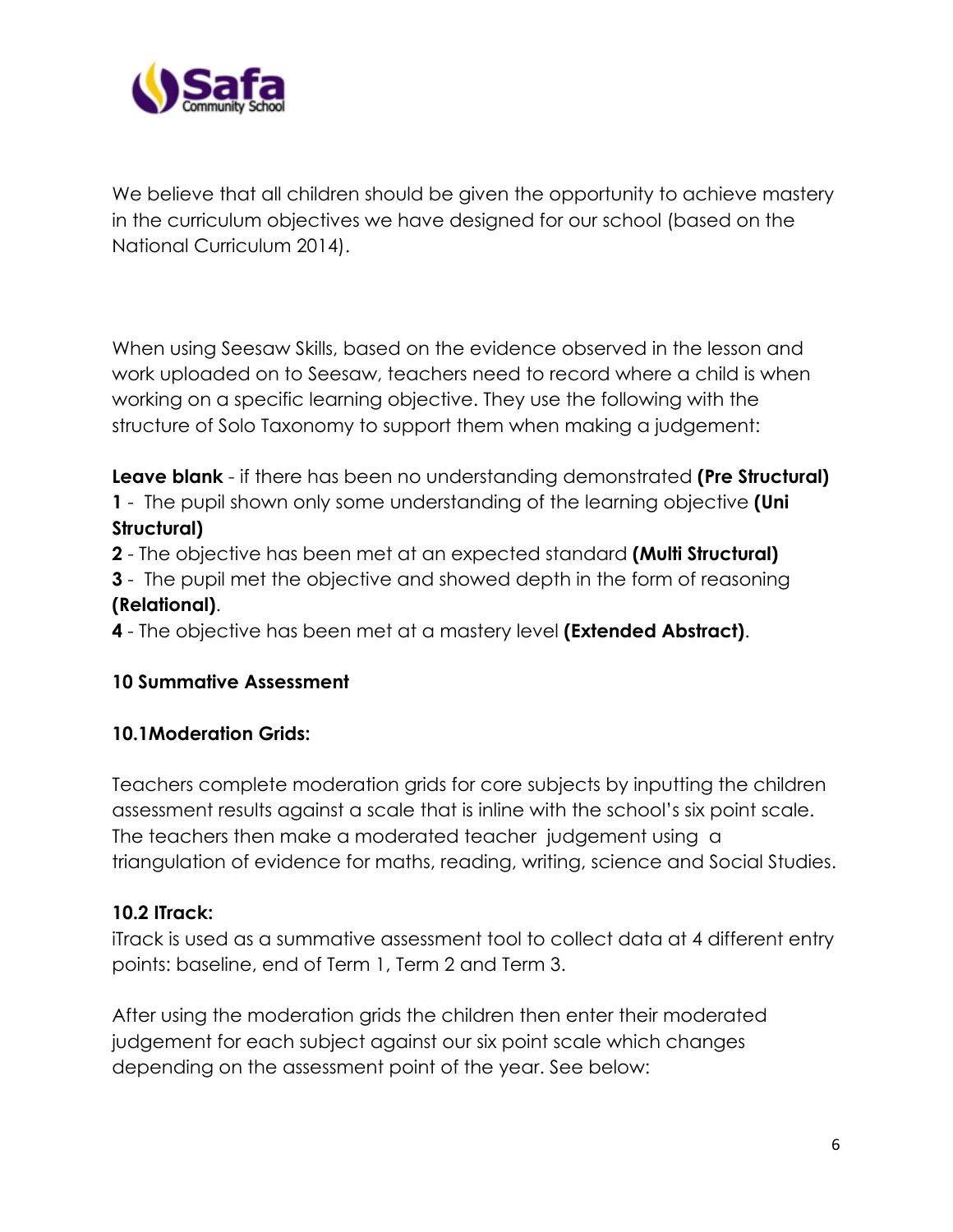

| 8C 8 Primary Assessment Soale    |                      |                           |           |                             |                                   |  |  |
|----------------------------------|----------------------|---------------------------|-----------|-----------------------------|-----------------------------------|--|--|
| <b>Baceline Accessment Soale</b> |                      |                           |           |                             |                                   |  |  |
| <b>Country</b>                   | <b>Dronound</b><br>× | <b>Conseiling</b><br>-200 | Exceeding | <b>Crowding</b><br>15.11    | <b>Conseiler</b><br>c.            |  |  |
| <b>Term 1 Accessment Soale</b>   |                      |                           |           |                             |                                   |  |  |
| <b>Country</b>                   | <b>Country</b>       | <b>Expected</b>           | Exceeding | Copenting :<br><b>COLLE</b> | Coceeding:<br>a.                  |  |  |
| <b>Term 2 Acceccment Soale</b>   |                      |                           |           |                             |                                   |  |  |
| Country                          | <b>Counting</b>      | Country.                  | Expected  | Departing :<br><b>SALE</b>  | <b>Cocooding</b><br>$\mathcal{L}$ |  |  |
| <b>Term 3 Accessment Soale</b>   |                      |                           |           |                             |                                   |  |  |
| <b>Country</b>                   | <b>Counting</b>      | <b>Counting</b>           | Expected  | Conseiler :<br>5.           | <b>Consecting</b>                 |  |  |

The data is then analysed by year groups, Inclusion and our curriculum team against our 6 point scale which is categorised as Emerging, Expected and Exceeding for the point of year the children are being assessed. This information is then used to inform planning, curriculum modifications and interventions.

Within Safa Community School we report assessments to *governors* at the end of every term.

We expect our staff to record their Teacher Judgements within Learning Ladders prior to carrying out external reporting.

We would expect these judgements to be formed *following Pupil Progress meetings; independently by the teachers; after inter-year learning walk.* Our teachers will use the information from Learning Ladders, in particular Gap Analysis, to inform their decisions alongside a triangulation of evidence from the classroom.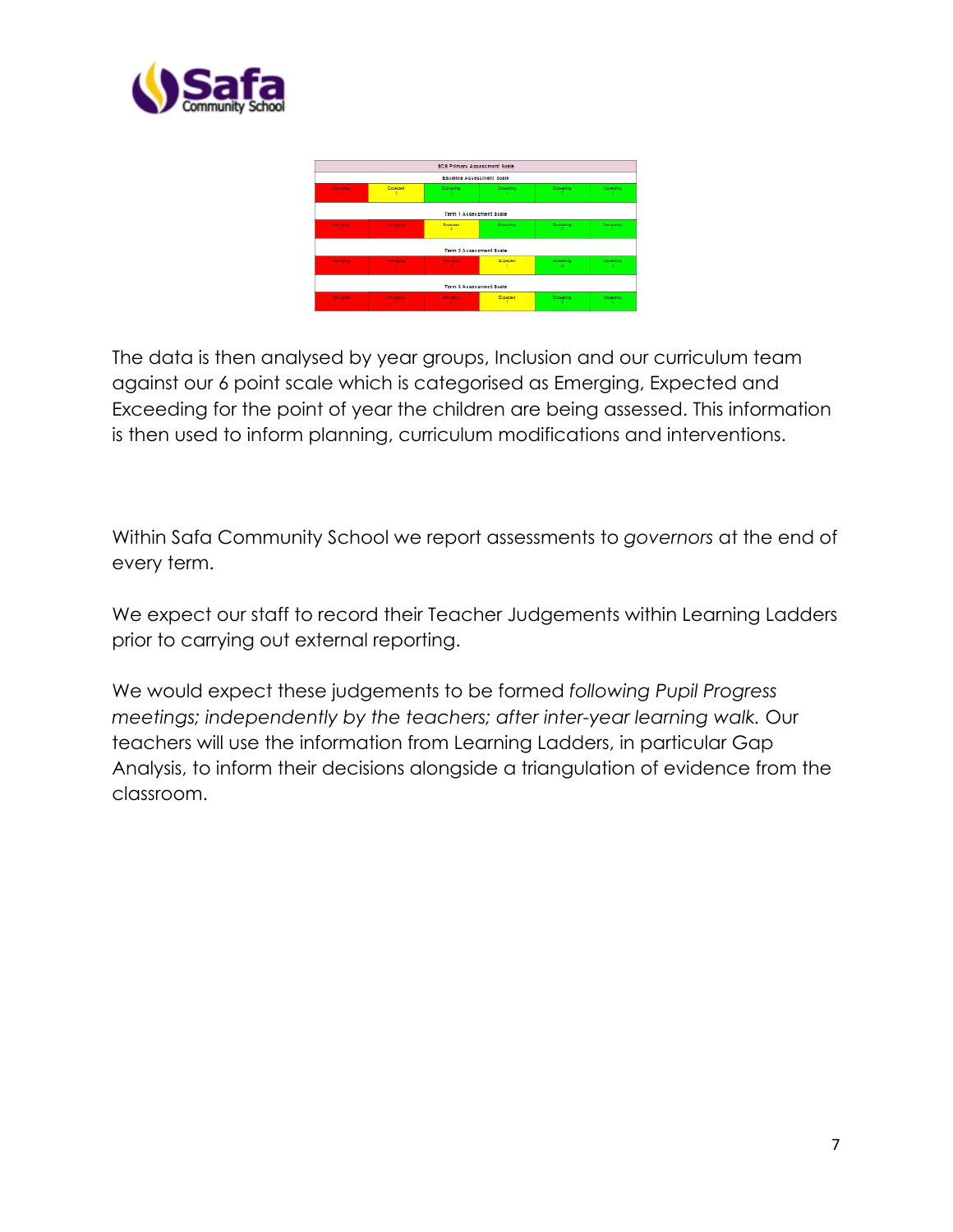

# **10.7 Pupil Engagement**

Engaging pupils in their own assessment is a core philosophy of the Learning Ladders approach. The purpose of this approach is to have our pupils be able to articulate what they were 'learning' and not just what they were 'doing'. Feedback and feed forward is a really important part of knowing what you've done well at and what you need to do next to succeed.

#### **10.8 Parental Engagement & Support**

For our parents, we aim to engage them with their child's learning through: - Using Ladders at Home

The purpose of assessment information is to inform planning and to identify children who may need extra support. A summative cohort document will be produced each term for English Reading, English Writing, Maths and Science. This will be based upon the mastery statements for each subject. Judgements will be made based on information from the assessment documents, assessment feedback from the children and teaching teams, observations and work contained in books. The cohort document will contribute to Pupil Progress Analysis meetings and discussions and contribute towards accountability data.

# **11. Parental Engagement/Pupil Parent Conferencing**

Parents have two 'planned' for pupil parent meetings where they meet to discuss their child's progress and attainment. However, due to SCS open door policies, meetings can be arranged at any time throughout the year.

The school constantly works on improving communication and building a partnership, so regular parental engagement activities take place throughout the school year.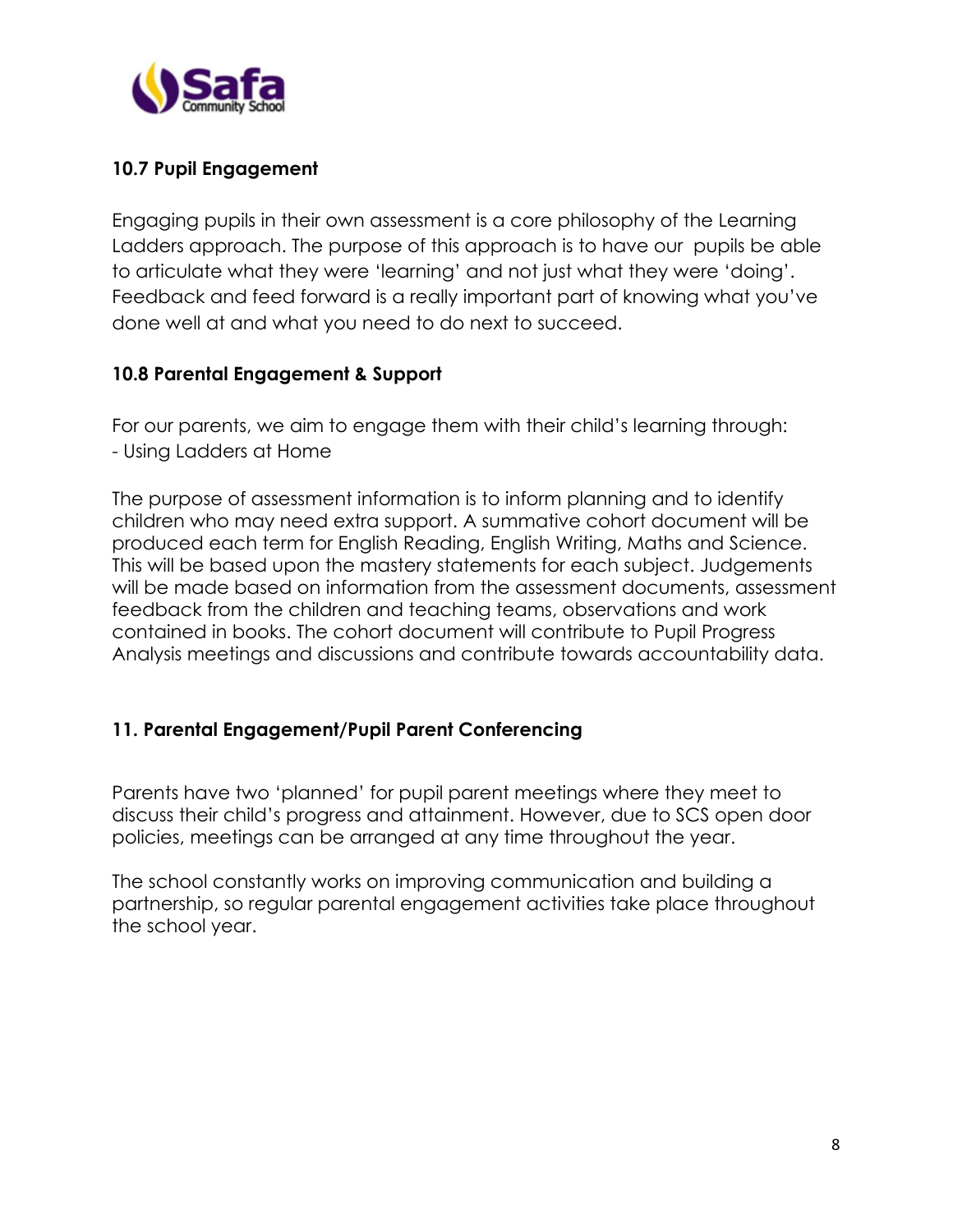

#### **12. Reporting to Parents**

Parents receive two formal school reports, at the end of Term 1, and the end of the academic year in Term 3.

#### **13. Inclusion**

Safa Community is an inclusive school and we work hard to meet the needs of all our children. Class teachers are responsible and accountable for the progress and development of all pupils in their class. High quality teaching is available to all children, including those with additional needs. We work hard as a school to ensure that all additional support in the classroom is deployed effectively. Where a child is not making the expected progress the class teacher will work alongside the *Inclusion Leader*, parents and external agencies (where appropriate) to plan tailored support. We follow the Assess, Plan, Do, Review cycle to ensure all children are monitored closely and make progress. We use Individual Learning plans, where appropriate, which are reviewed with the child and parents termly. Nadine Hutchinson, Inclusion Leader, is available to provide advice to staff and families. We also maintain a list of focus children who we monitor closely following any issues or concerns alerted by staff or parents. We do not label any child by so called 'ability'. All children are encouraged to achieve their best and become confident individuals living fulfilling lives. See separate SEND policy for more information.

#### **14. Responsibilities and Roles**

The Assistant Head for Curriculum and Assessment with the support of the Head of Primary and School Principal

#### **Key responsibilities of this role are:**

● To organise and co-lead training, support and advice on the management and implementation of the assessment policy and practice throughout the school.